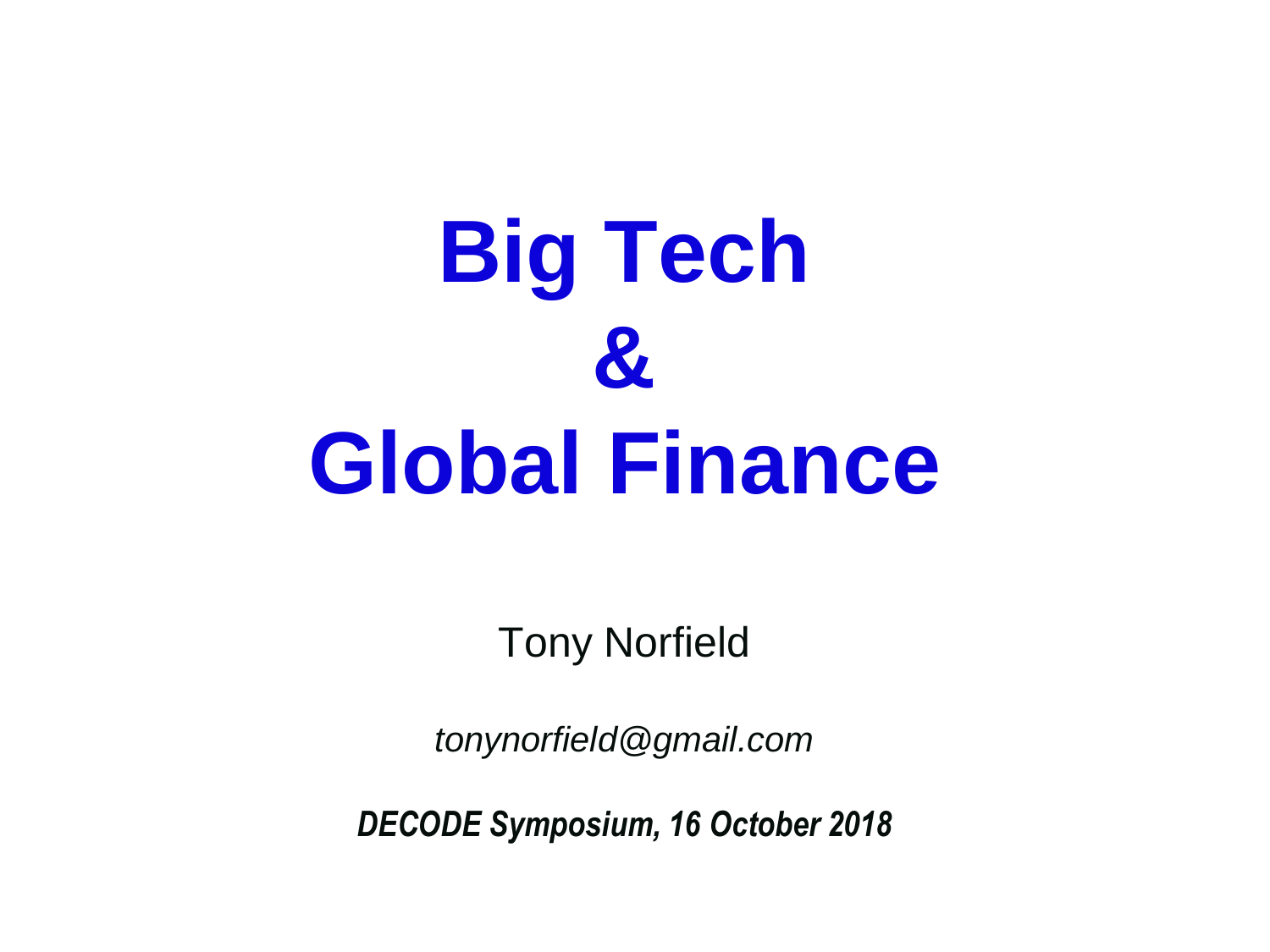### **Overview**

- **1. Big tech corporations dominate equity markets**
- **2. A privileged position to consolidate power:**
- Easy access to finance, even though many pay no dividends!
- M&A deals capture innovations by others, limiting competition
- **3. The big US market is a major support for US companies expanding internationally**
- **4. Europe in a much weaker position; China has advantages**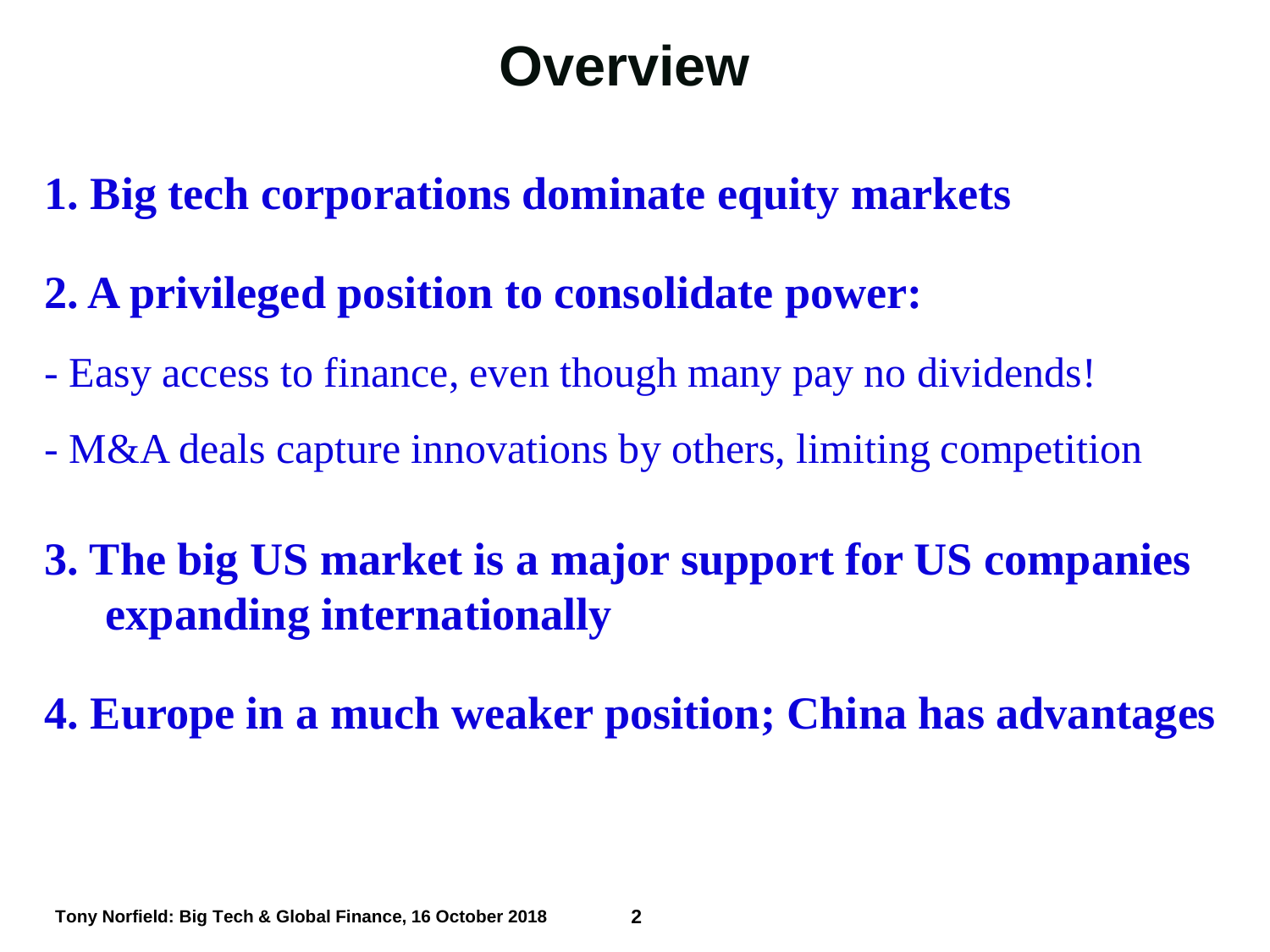## **Top 10 Global Corporations, 2018**

**Top corporations are mainly US-based, measured by stock market capitalisation**

**Tech stocks are the latest market fashion**

**China also in Top 10**

|    | <b>Market capitalisation Sbn (10 September 2018)</b> |       |           |
|----|------------------------------------------------------|-------|-----------|
| 1  | Apple                                                | 1,055 | US        |
| 2  | Amazon                                               | 946   | US        |
| 3  | Microsoft                                            | 839   | US        |
| 4  | Alphabet-Google                                      | 813   | <b>US</b> |
| 5. | Berkshire Hathaway                                   | 530   | <b>US</b> |
| 6  | Facebook                                             | 474   | US        |
| 7  | Alibaba                                              | 405   | China     |
| 8  | <b>Tencent Holdings</b>                              | 384   | China     |
| 9  | JP Morgan Chase                                      | 382   | US        |
| 0  | Johnson & Johnson                                    | 368   | US        |

#### **There is only one European company in the global Top 20, Royal Dutch Shell, at \$226bn!**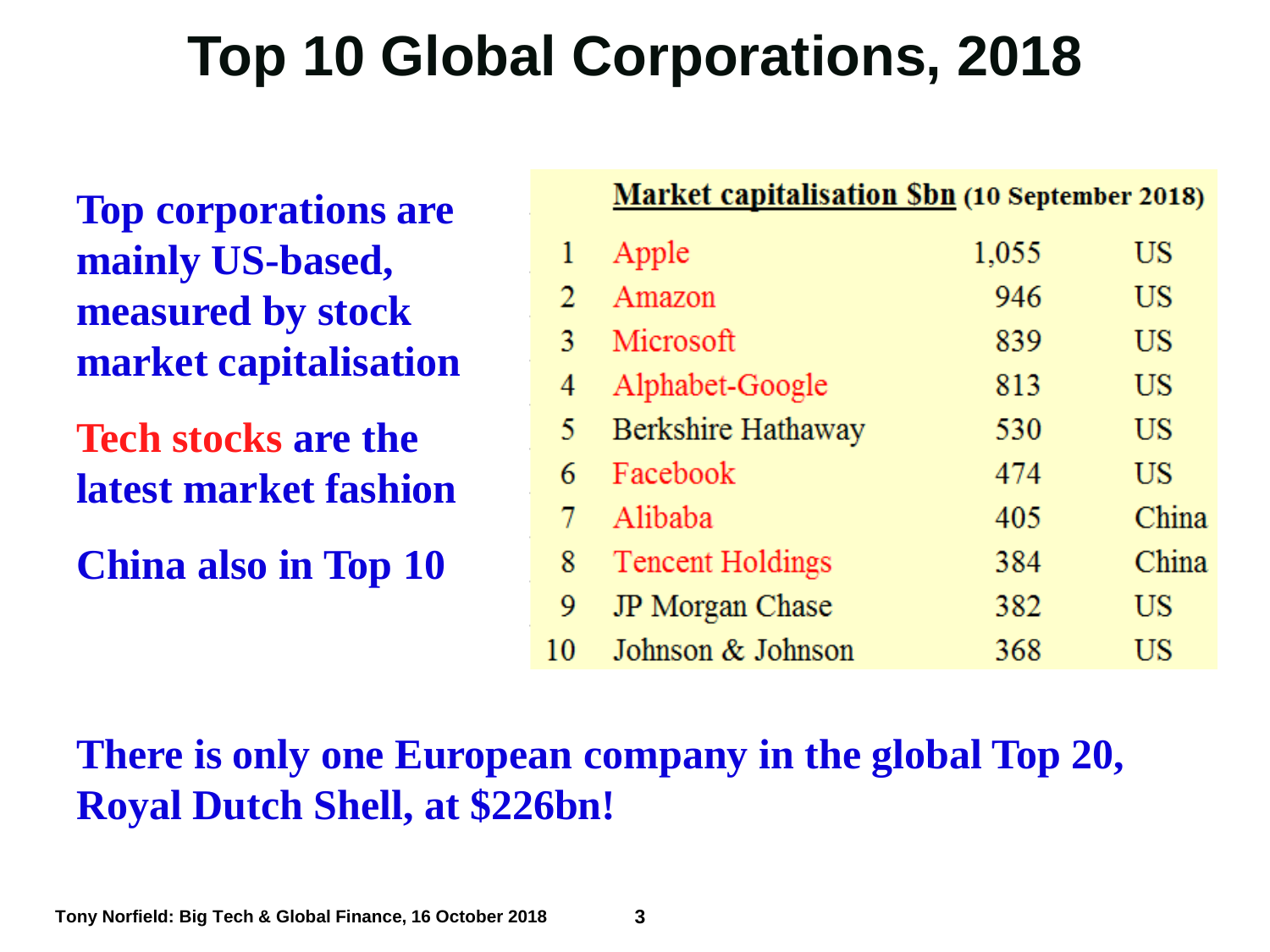# **Top 10 Global Corporations: 2006 & 2016**



#### **Big Tech was far less prominent a decade ago, and will diversify to maintain its position as a key economic sector**

**Tony Norfield: Big Tech & Global Finance, 16 October 2018 4**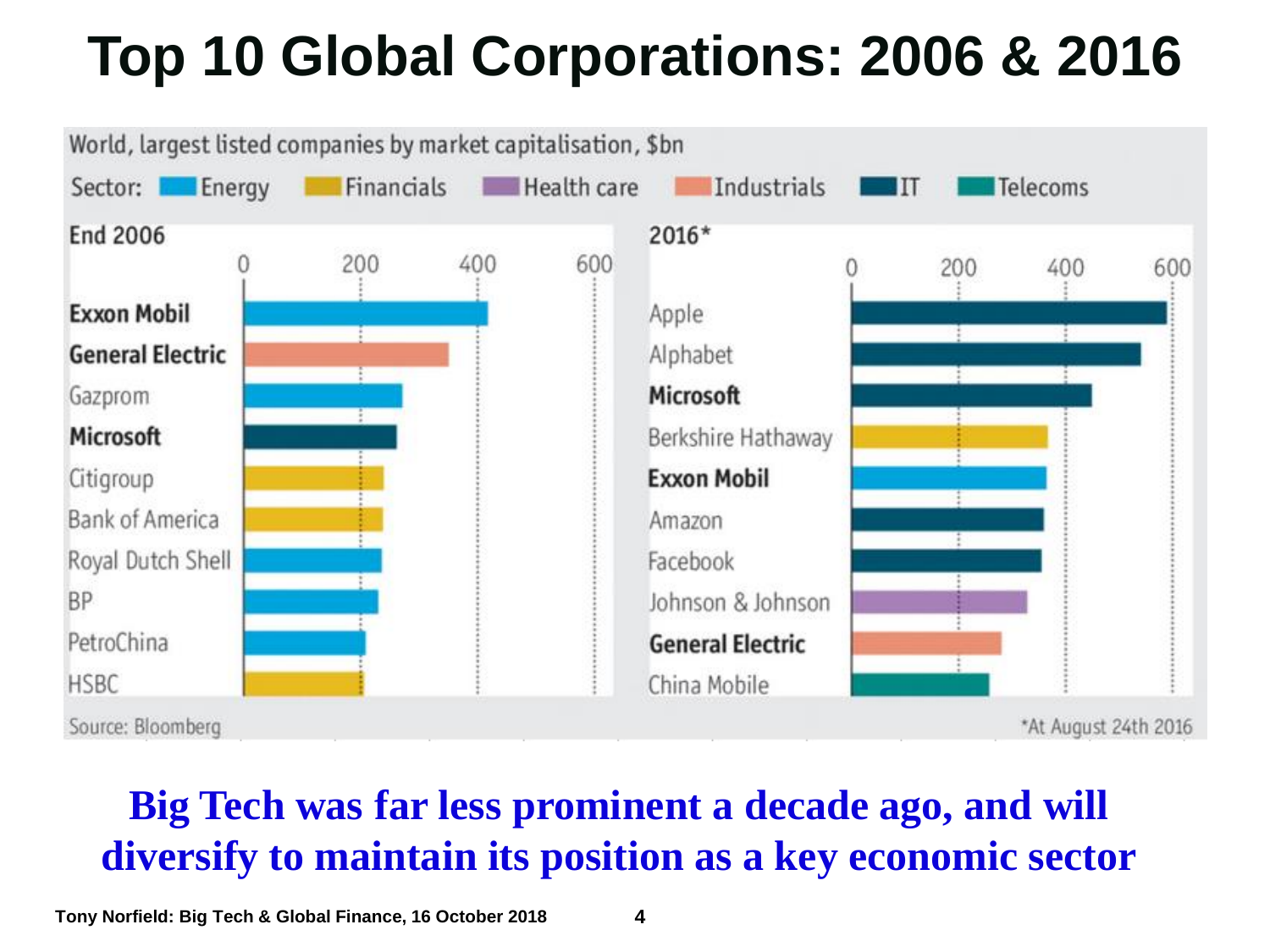## **Market Capitalisation & Economic Power**

**Companies also use shares as a** *means of payment* **in M&A deals Targets may have technology to boost acquirer's monopoly! Most targets are US-based, but not all.**

**Recently, Walmart bought 77% of India's Flipkart for \$16bn**

**Record of Takeovers (many are private deals, with no value announced)**

| <b>Microsoft</b> | 1987-    | $200+$ | <b>16 countries outside US</b> | Over \$70bn total |
|------------------|----------|--------|--------------------------------|-------------------|
| <b>Apple</b>     | 1988-    | 98     | 12 countries outside US        | Over \$7bn        |
| <b>Amazon</b>    | 1998-    | 86     | <b>5 countries outside US</b>  | Over \$20bn       |
| Alphabet-Google  | $2001 -$ | $210+$ | 17 countries outside US        | Over \$40bn       |
| <b>Facebook</b>  | $2005 -$ | 69     | 9 countries outside US         | Over \$25bn       |
| <b>Alibaba</b>   | $2010 -$ | $16+$  | <b>Mainly China/Asia</b>       | <b>Over \$8bn</b> |

**Tech company start ups often hope to 'cash in' with a takeover!** 

**Tony Norfield: Big Tech & Global Finance, 16 October 2018 5**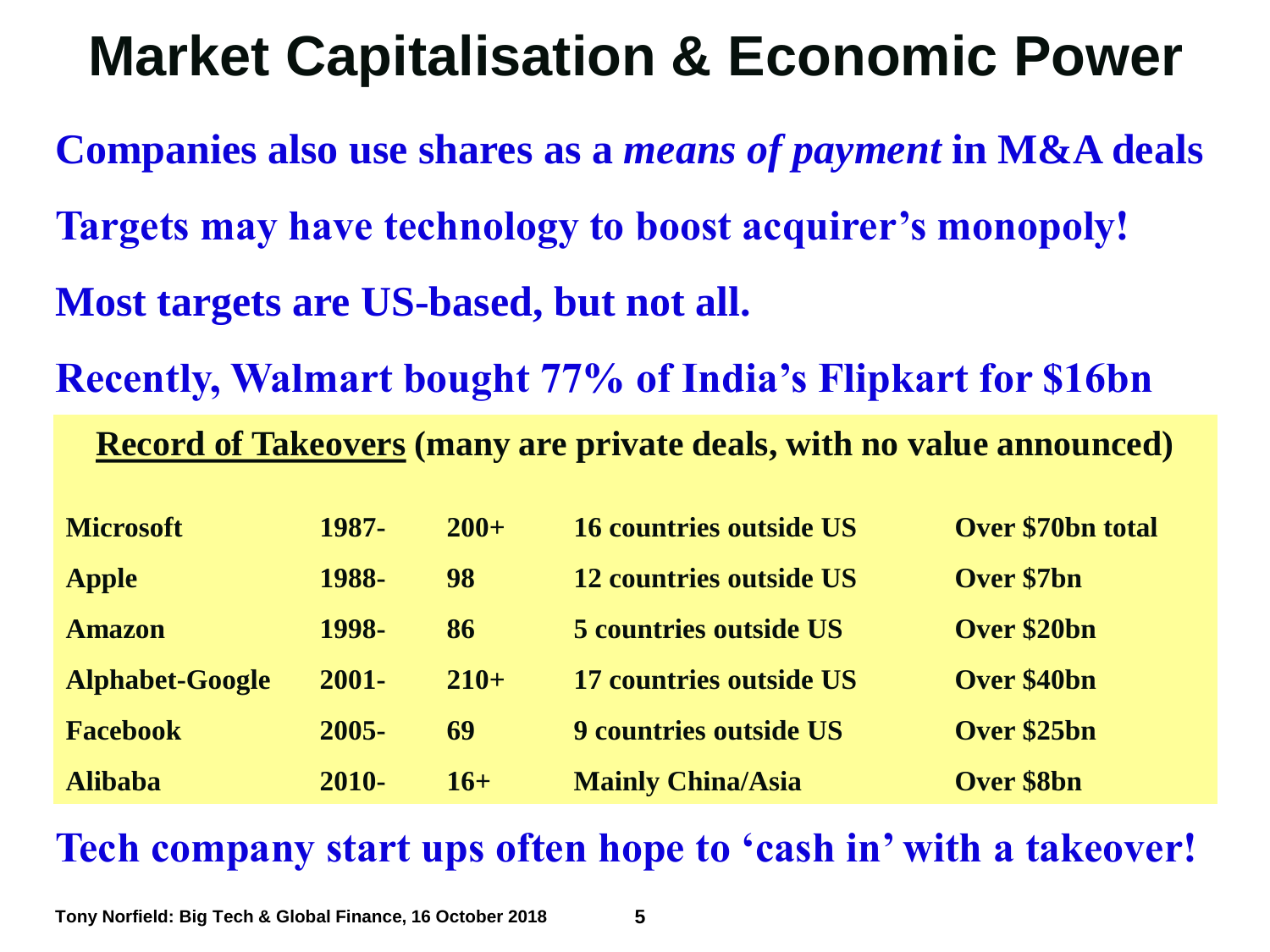### **Finance & the First Smartphone**

**5 years before Apple's iPhone, Johannes Väänänen, a Finnish inventor, produced the first modern smart phone in 2002! Touch screen control, swiping, full web access and a Qwerty screen keyboard …** *(advert in PC Plus magazine, Oct 2003)*



#### **In 2002-03, Nokia and Apple were not interested in his idea.**

**Samsung was, but a meeting with them failed when** *his* **company F-Origin was kicked out of its office** *for not paying rent!*

**Samsung lost as an investor; F-Origin went bust in 2005.**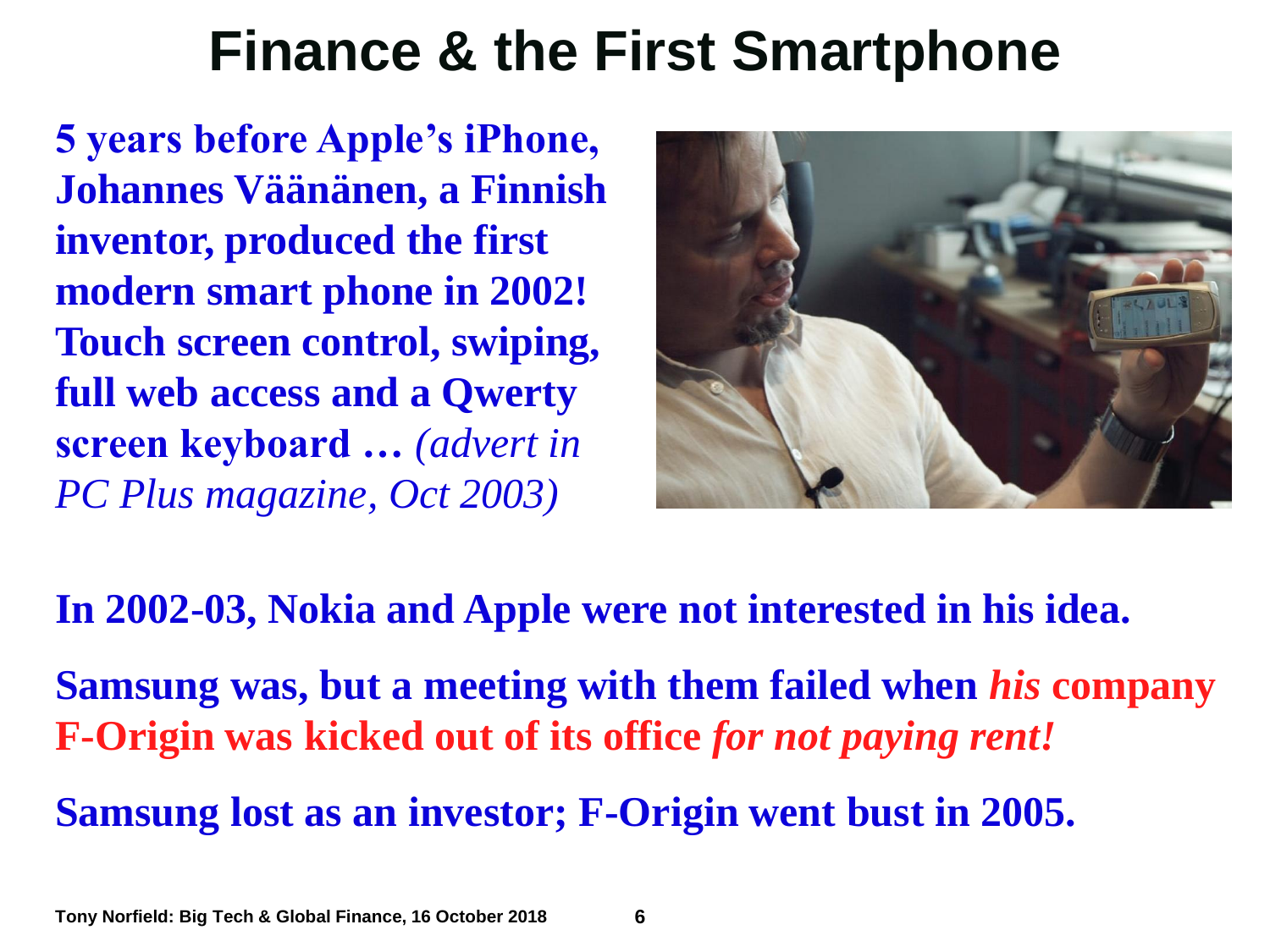## **Finance, Market Size & Big Tech**

#### **Key factors behind IT development:**

- **Funding:** finance invention, production, innovation
- **Economics:** scaling up lower costs per user/customer, etc

# **The US market: A big, rich, politically unified base** Population 325m; GDP \$19.4 trillion; GDP per capita \$59,700 In 2017: 15m+ people with \$1m or more; 700+ with \$1bn or more A large number of wealthy people, one language and legal system Many investment funds; the world's biggest equity market

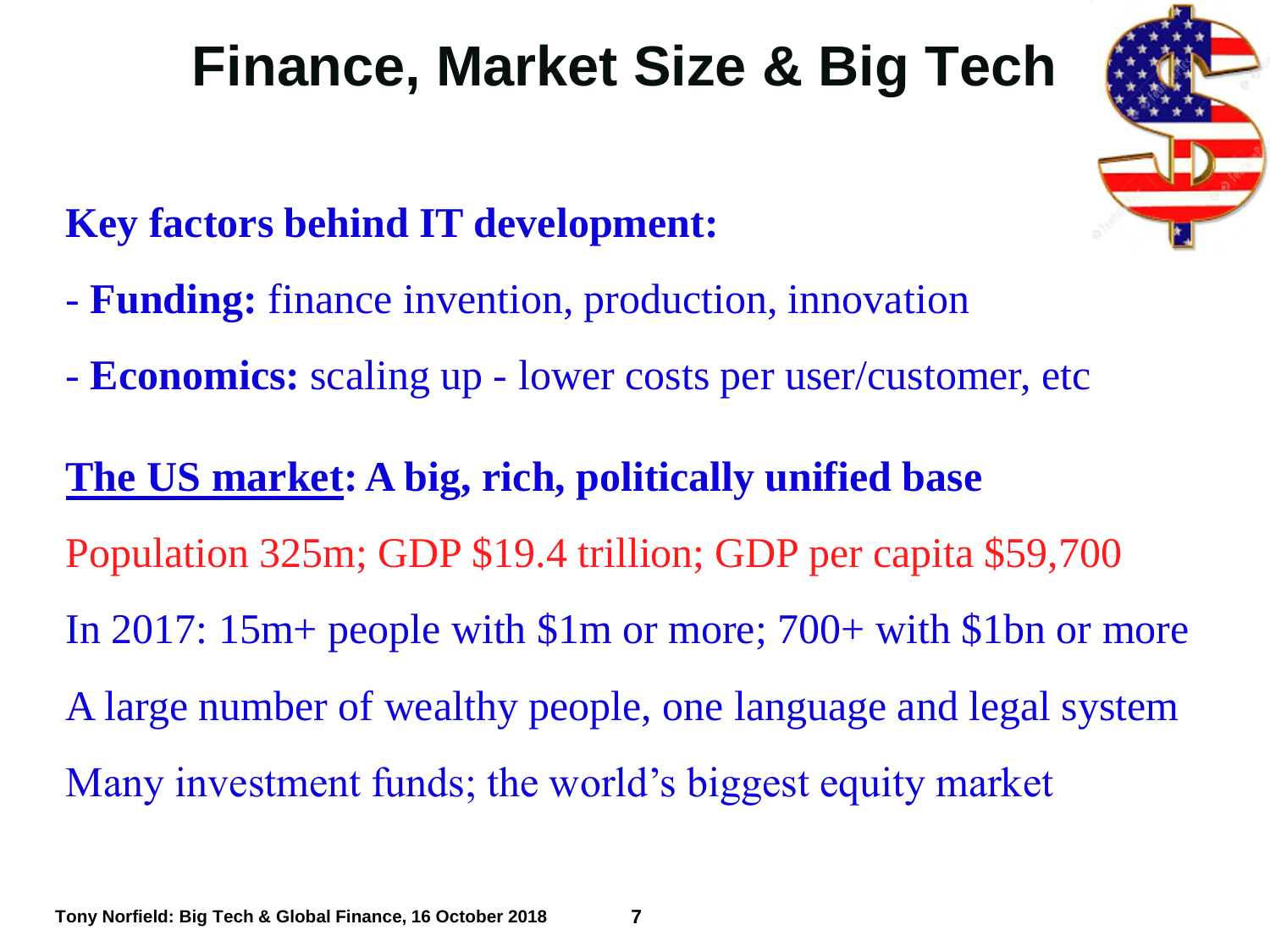### **Finance, Market Size & Big Tech**



**The EU: Big population, many countries, lower incomes** Population 508m; GDP \$17.3 trillion; GDP per capita \$33,900 In 2017: 9m+ people with \$1m or more; 320+ with \$1bn or more But many languages, legal systems … and Brexit to come Diverse investment funds (most VCs in London) and equity markets **China: Very big and politically unified, poor but growing fast** Population 1,400m; GDP \$12.0 trillion; GDP per capita \$8,500 In 2017: 2m+ people with \$1m or more; 500+ with \$1bn or more One language and legal system; large, developing equity market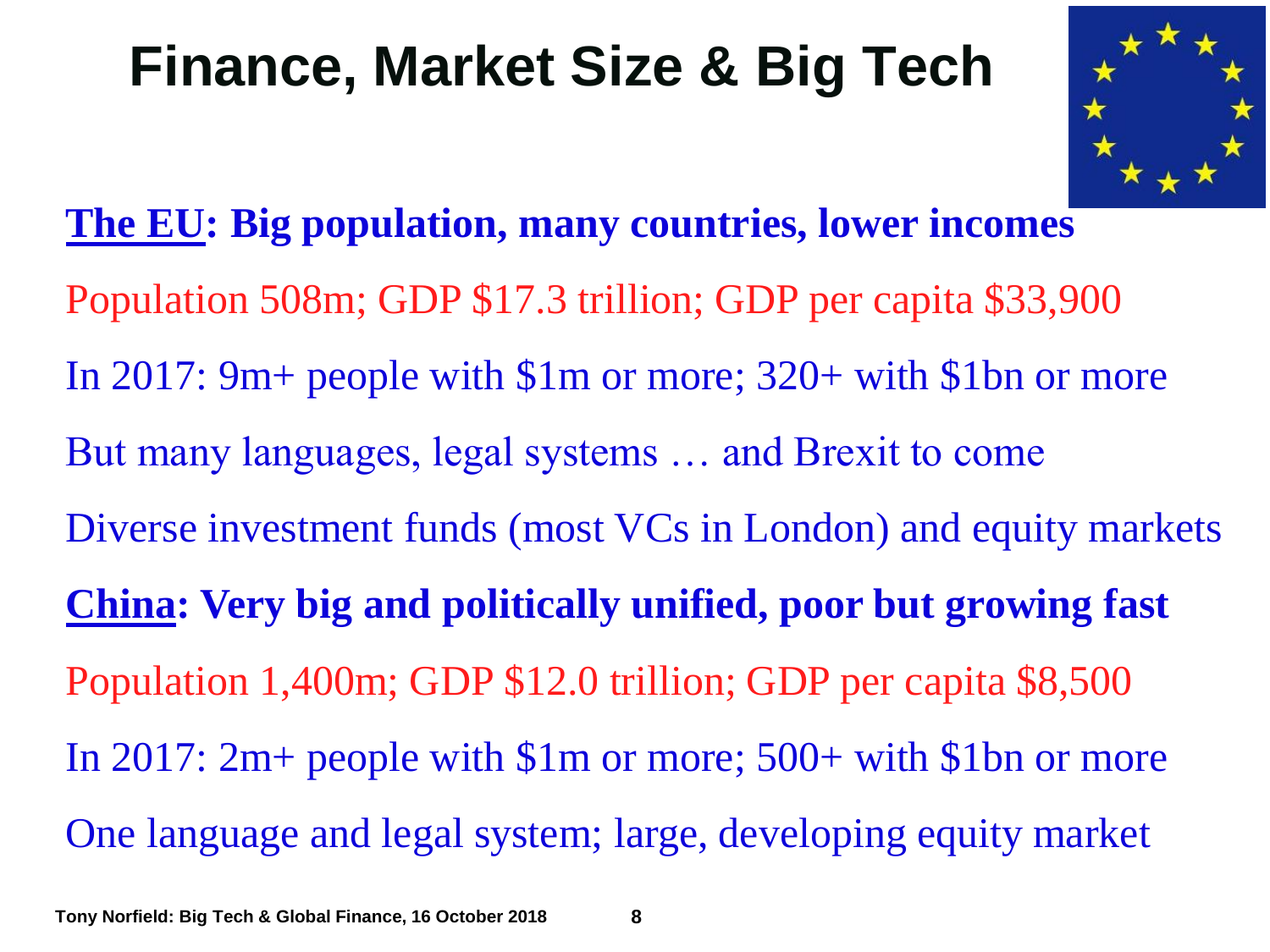# **Big Tech Revenues**

#### **1. Advertising**: **\$550bn spending expected in 2018**

55% offline (mainly TV); 45% online (growing rapidly, with Google & Facebook having over half the digital revenues)

#### **2. Commercial platform selling fees**

eg for Amazon, Alibaba. Also Apple with its closed network

#### **3. Other areas: AWS is Amazon's main area of profit!**

|                           | 2015  | 2015    | 2017    |
|---------------------------|-------|---------|---------|
| North America             | 1,425 | 2,361   | 2,837   |
| International             | (699) | (1,283) | (3,062) |
| AWS (Amazon Web Services) | 1,507 | 3,108   | 4,331   |
| Total                     | 2,233 | 4,186   | 4,106   |

Amazon's operating income (loss), 2014-2016, year to 31 December (\$ million)

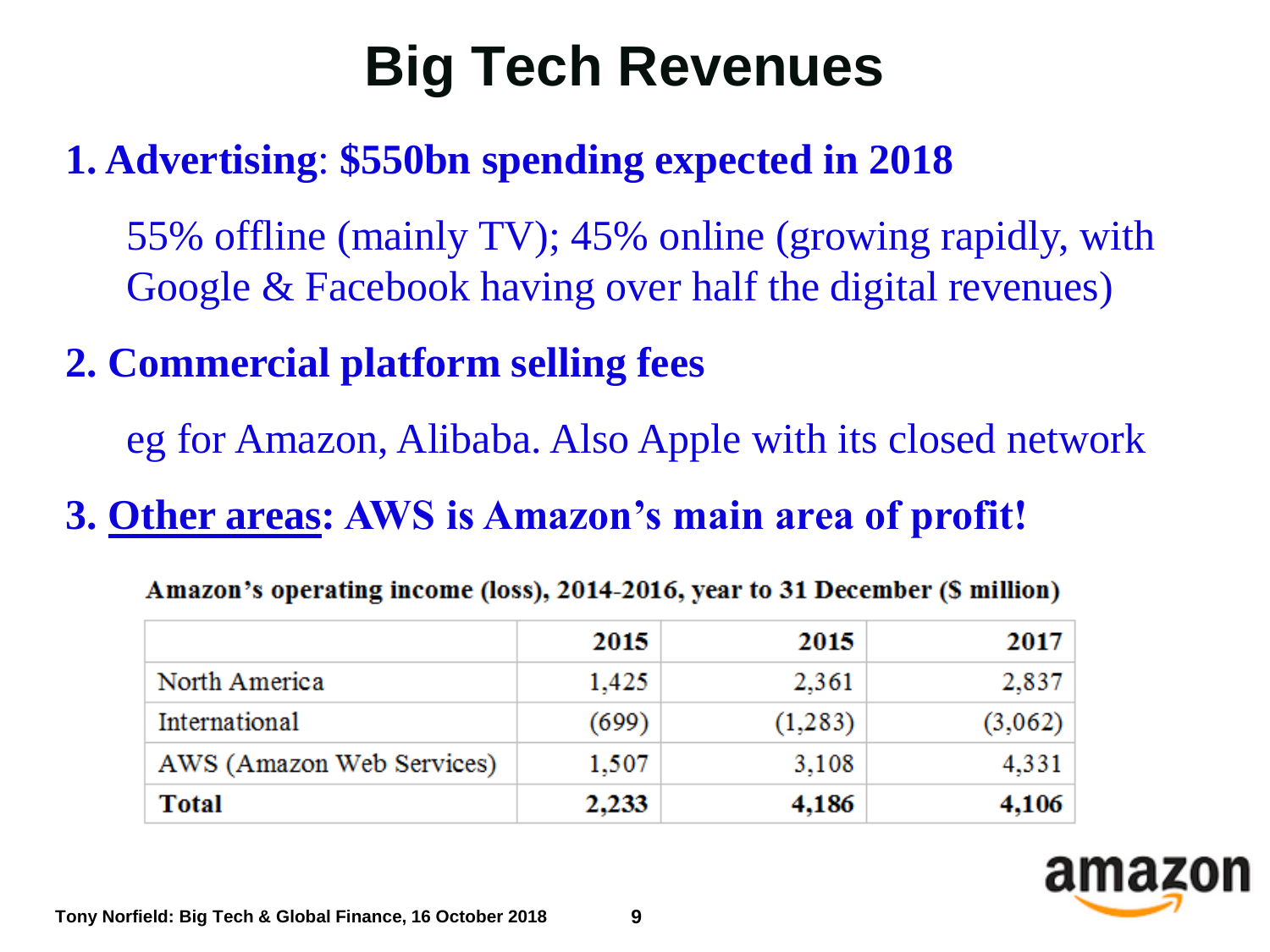## **Big Tech & Financial Markets**

#### **2 generations of tech companies**

Microsoft and Apple act like traditional corporations (except that Apple also owns the world's biggest bond investment fund!)

But Amazon, Google, Facebook, Alibaba, etc, pay no dividends and have special types of shares that boost control of the founders

#### **How do Amazon, etc, get away with it?**

- Stock market bets on their ability to dominate the global market! (Reflected in a rising share price)
- Big Tech offers a huge market potential with economies of scale
- Big Tech also has revenues to fund massive investments and so these companies can buy into new areas (AI, robots, etc)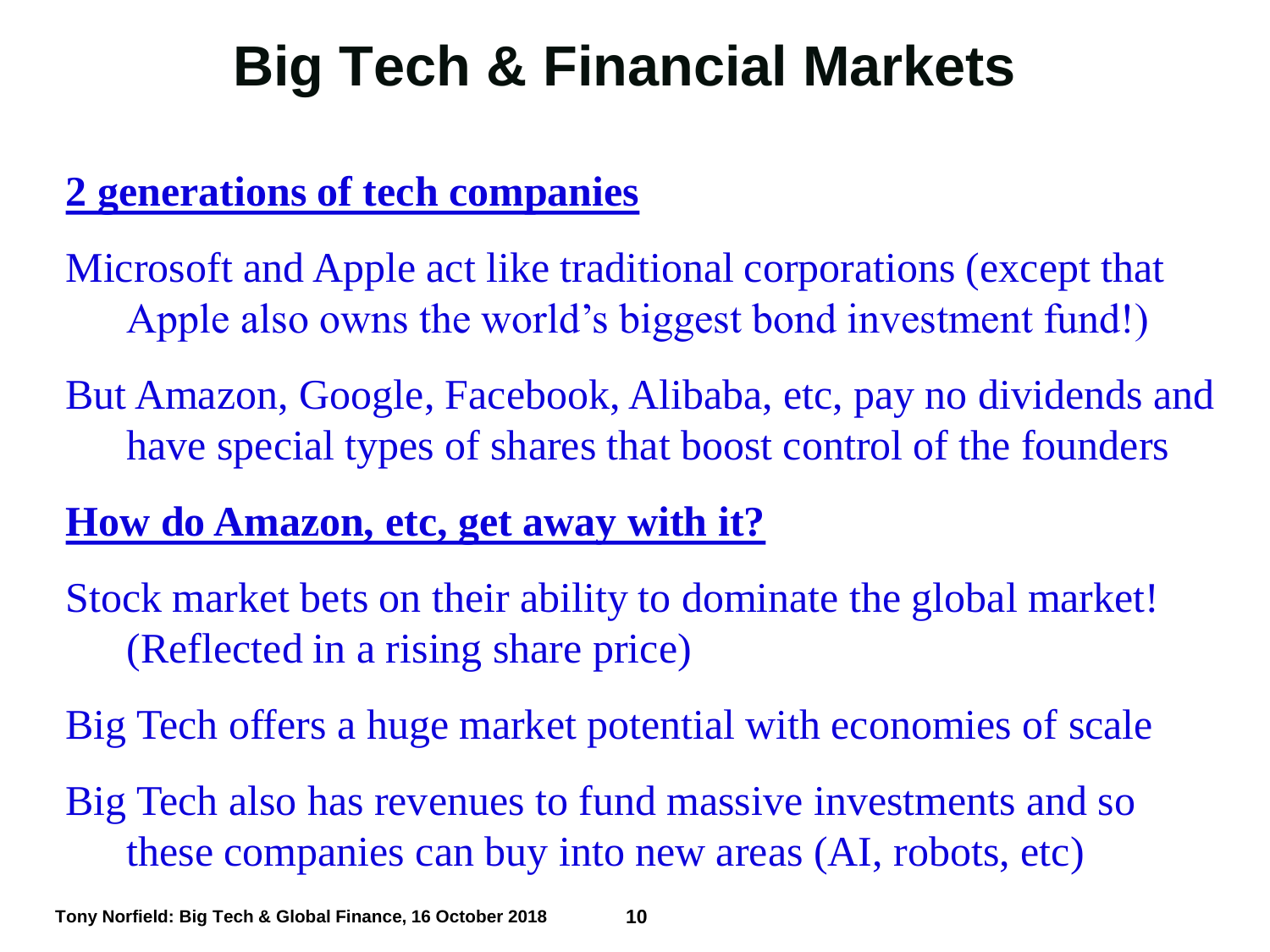## **Big Tech & Society**

### **Personal data, privacy and spying?**

Big Tech has close ties to government security services, *but the main objective is to commercialise personal data for private profit*

### **The big question: Social benefit or private power?**

Innovations can make life easier and more productive for billions of people, but are distorted and monopolised by big corporations!

Better communications, technology and access to information becomes a burden for ordinary people: deskilled, disrupted jobs and anxiety about the future!

Capitalism is the barrier to using technology for society's benefit